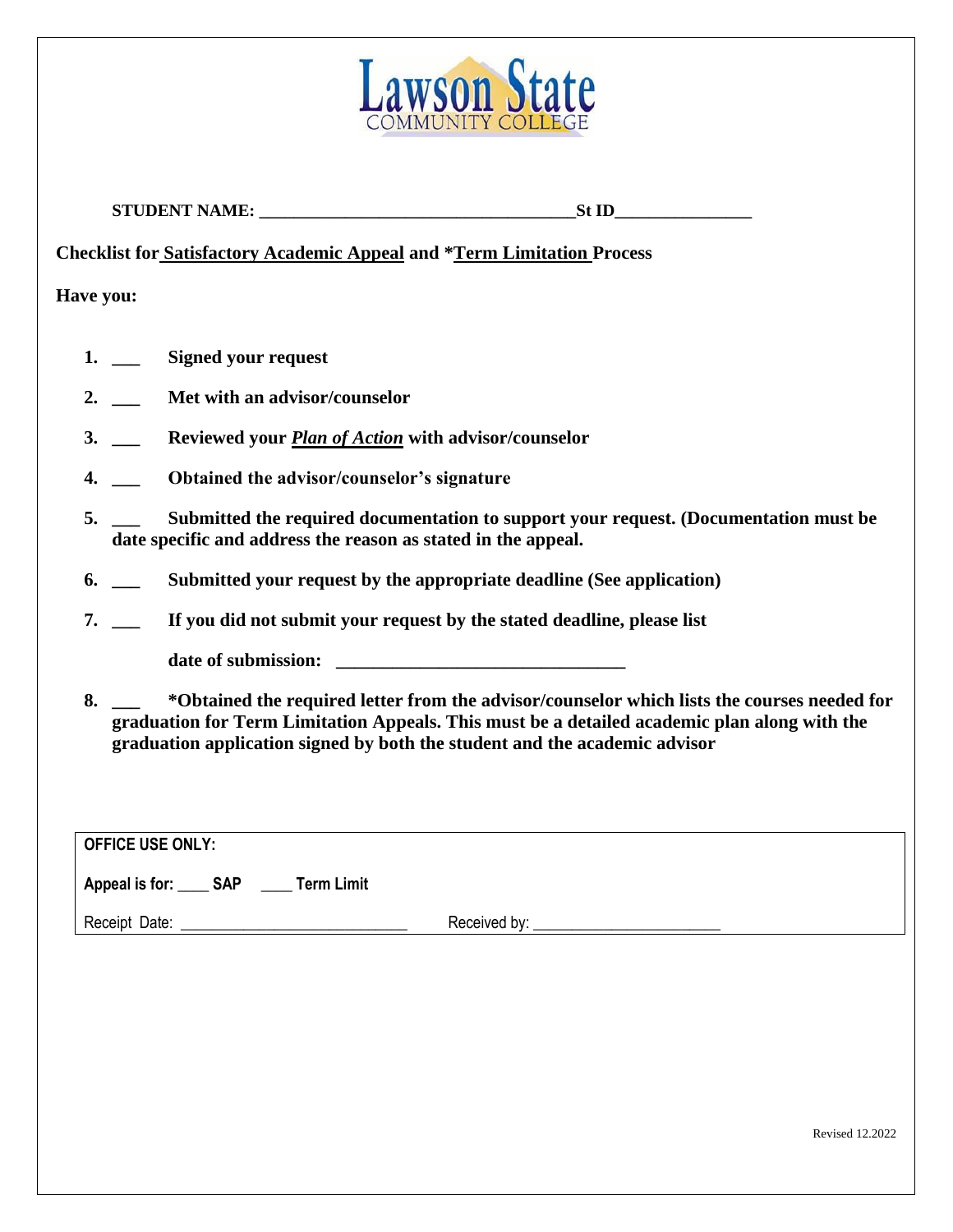

Bessemer Campus **Birmingham Campus** Birmingham Campus **Birmingham Campus** 1100 9th Avenue SW 3060 Wilson Road Bessemer, AL 35021-0308 Birmingham, AL 35221 (205) 929-3423 (205) 929-6380

Revised 12.2022

# SATISFACTORY ACADEMIC PROGRESS APPEAL FORM FOR FINANCIAL AID

**Instructions:**

- 1. Submit appeal by the appropriate deadline. (See below)
- 2. Before an appeal will be considered, you must have a Student Aid Report and all required paperwork on file for the semester for which you are requesting an appeal.
- 3. Attach any required documentation (letter confirming medical treatment/illness, confirmation of death in immediate family, etc…)
- 4. Attach a LSCC academic transcript. Grades for the most recent term of enrollment must be included on the transcript.
- **5. Complete and submit Academic Plan of Action (Required)**
- 6. Return the Financial Aid Appeal Form **and all** required forms to the Office of Student Financial Services. Should you fail to submit all required documentation, your appeal will not be considered. **There will be only one appeal considered per student. Further appeals will not be reviewed. (***Extenuating circumstances will be considered on a case by case basis.)*
- *7. Please note that you are responsible for all registration expenses, unless otherwise notified.*
- 8. **Student will be notified of results of appeal via e mail listed below or letter. \*No information will be provided via phone.\***
- *9. NO APPEAL CAN BE CONSIDERED FOR LIFETIME ELIGIBILITY USED BECAUSE THIS IS A FEDERAL MANDATE AND IS NOT SUBJECT TO AN APPEAL. (Public Law 112-74)*

| Appeal is to receive financial aid for (mark one): Term:                                                | Regular Term & T1                                                                                          | Appeal due no later than:<br>Term 2                                                                                                             |
|---------------------------------------------------------------------------------------------------------|------------------------------------------------------------------------------------------------------------|-------------------------------------------------------------------------------------------------------------------------------------------------|
| <b>The Second Second Second Second Second</b><br><b>Spring Community Spring</b><br><b>Summer Summer</b> | <b>August 04, 2022 August 04, 2022</b><br>December 12, 2022 February 16, 2023<br><b>May 5, 2023 May 19</b> | <b>October 3, 2022</b><br>June 8, 2023                                                                                                          |
| Reason for appeal (mark one):                                                                           | () GPA is below minimum requirement                                                                        | () Hours Earned are less than required (percentage)<br>() Term limit --- You must attach a letter from an advisor stating the published courses |
|                                                                                                         |                                                                                                            | remaining to meet LSCC graduation requirements, your Plan of Action, and your anticipated graduation date.                                      |
|                                                                                                         |                                                                                                            | Revised 12                                                                                                                                      |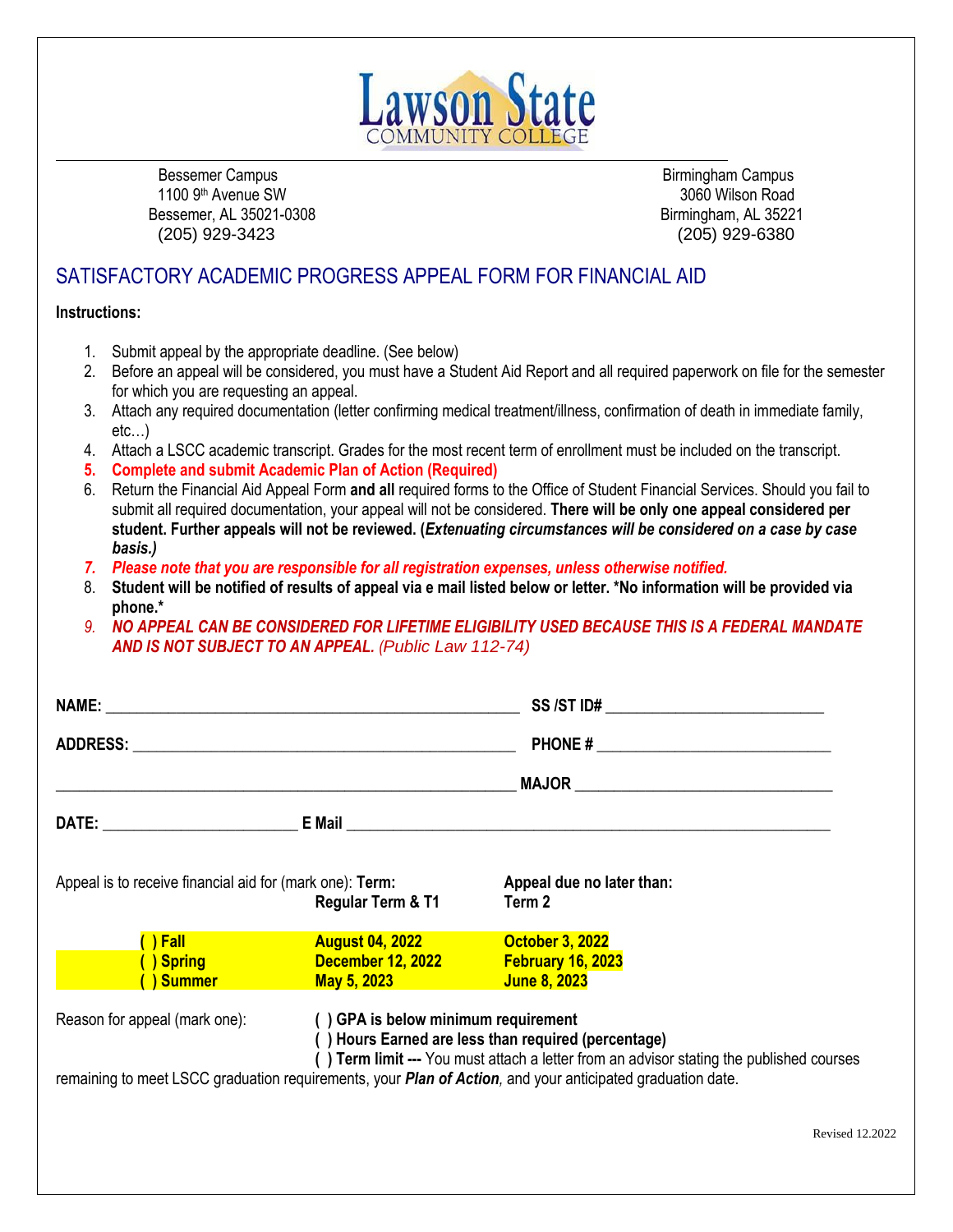| $1_{\cdot}$ |           |                                                                  | Have you been placed on <b>Academic</b> or <b>Financial Aid</b> suspension while attending LSCC or                                                                                                                                      |  |
|-------------|-----------|------------------------------------------------------------------|-----------------------------------------------------------------------------------------------------------------------------------------------------------------------------------------------------------------------------------------|--|
|             | BSTC? Nes | $\_\_$ No                                                        |                                                                                                                                                                                                                                         |  |
| 2.          |           |                                                                  | Have you submitted an appeal previously? _________ Date of previous appeal? _____________ If so, what circumstances                                                                                                                     |  |
| 3.          |           | extenuating circumstances even if this is not your first appeal. | What extenuating circumstances beyond your control prohibited you from meeting Financial Aid Satisfactory Academic<br>Progress requirements? Failure to address extenuating circumstances may result in denial of aid. You must include |  |
|             |           |                                                                  |                                                                                                                                                                                                                                         |  |
|             |           |                                                                  |                                                                                                                                                                                                                                         |  |
|             |           |                                                                  |                                                                                                                                                                                                                                         |  |
|             |           |                                                                  |                                                                                                                                                                                                                                         |  |
| 4.          |           |                                                                  | Please explain what changes have occurred that will enable you to meet the required Satisfactory Academic Progress                                                                                                                      |  |
|             |           |                                                                  |                                                                                                                                                                                                                                         |  |
|             |           |                                                                  |                                                                                                                                                                                                                                         |  |
|             |           |                                                                  |                                                                                                                                                                                                                                         |  |
|             |           |                                                                  |                                                                                                                                                                                                                                         |  |
|             |           |                                                                  |                                                                                                                                                                                                                                         |  |
|             |           |                                                                  |                                                                                                                                                                                                                                         |  |
|             |           |                                                                  |                                                                                                                                                                                                                                         |  |
|             |           |                                                                  | Realizing that multiple factors may have contributed to your lack of success, you are encouraged not only to consult your                                                                                                               |  |

Revised 12.2022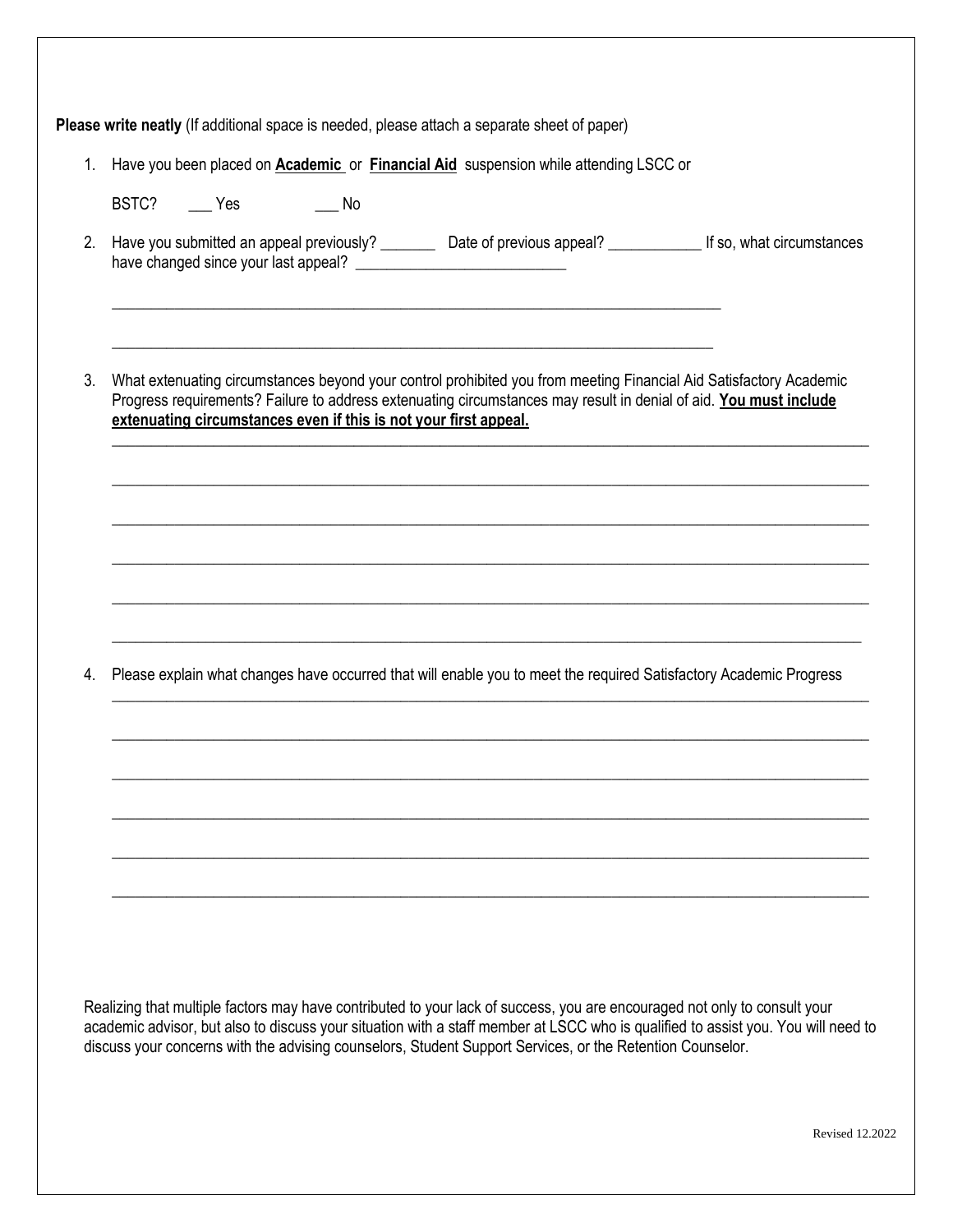#### **Lawson State Community College**

|  |  | <b>Office of Student Financial Services</b> |  |
|--|--|---------------------------------------------|--|
|--|--|---------------------------------------------|--|

**Academic Plan of Action**

The following is an action plan to assist students in credit completion for the purposes of maintaining good academic standing and federal student aid eligibility. As part of the federal requirements for satisfactory academic progress (SAP) students must receive academic advising to assist the student in developing an academic plan. Students should complete their Plan of Action with a faculty or an academic advisor, and submit with appropriate signatures for financial aid appeals.

**\*\* A Degree Audit Plan will also need to be completed by the Faculty/Academic Advisor, in addition to this plan for MAXIMUM TIMEFRAME APPEALS\*\***

# **Student Information**

| <b>Academic Profile</b><br><b>Student Academic History</b>                                                         |                                                                                                                                              |
|--------------------------------------------------------------------------------------------------------------------|----------------------------------------------------------------------------------------------------------------------------------------------|
| Prior Course Withdrawals ("W" grades)<br>$\mathbf{O}$<br>Academic Probation (cumulative GPA below 2.0)<br>$\Omega$ | Prior I/D/F Grades<br>$\Omega$<br>$\overline{O}$                                                                                             |
| <b>Recommended Academic Course Selection</b>                                                                       |                                                                                                                                              |
|                                                                                                                    | To be completed by a Faculty or an Academic Advisor<br>List of courses to be completed for the Academic Term (check one and write the year): |
| $_F$ Fall 20<br>(yr)<br><b>Academic Courses</b><br>(12 hours=full time enrollment)                                 | $\frac{1}{2}$ Summer 20<br>(yr)<br>(yr)<br><b>Grade Point Goal</b><br>(must be at least 2.0)                                                 |
| 1.                                                                                                                 | 1.                                                                                                                                           |
| 2.                                                                                                                 | 2.                                                                                                                                           |
| 3.                                                                                                                 | 3.                                                                                                                                           |
| $\overline{4}$ .                                                                                                   | 4.                                                                                                                                           |
| <b>Advisor/Counselor Signature:</b>                                                                                | Date:                                                                                                                                        |

**\*\*You must have a faculty/staff member sign the certification statement and complete the comment section before submitting form to Student Financial Services. \*\***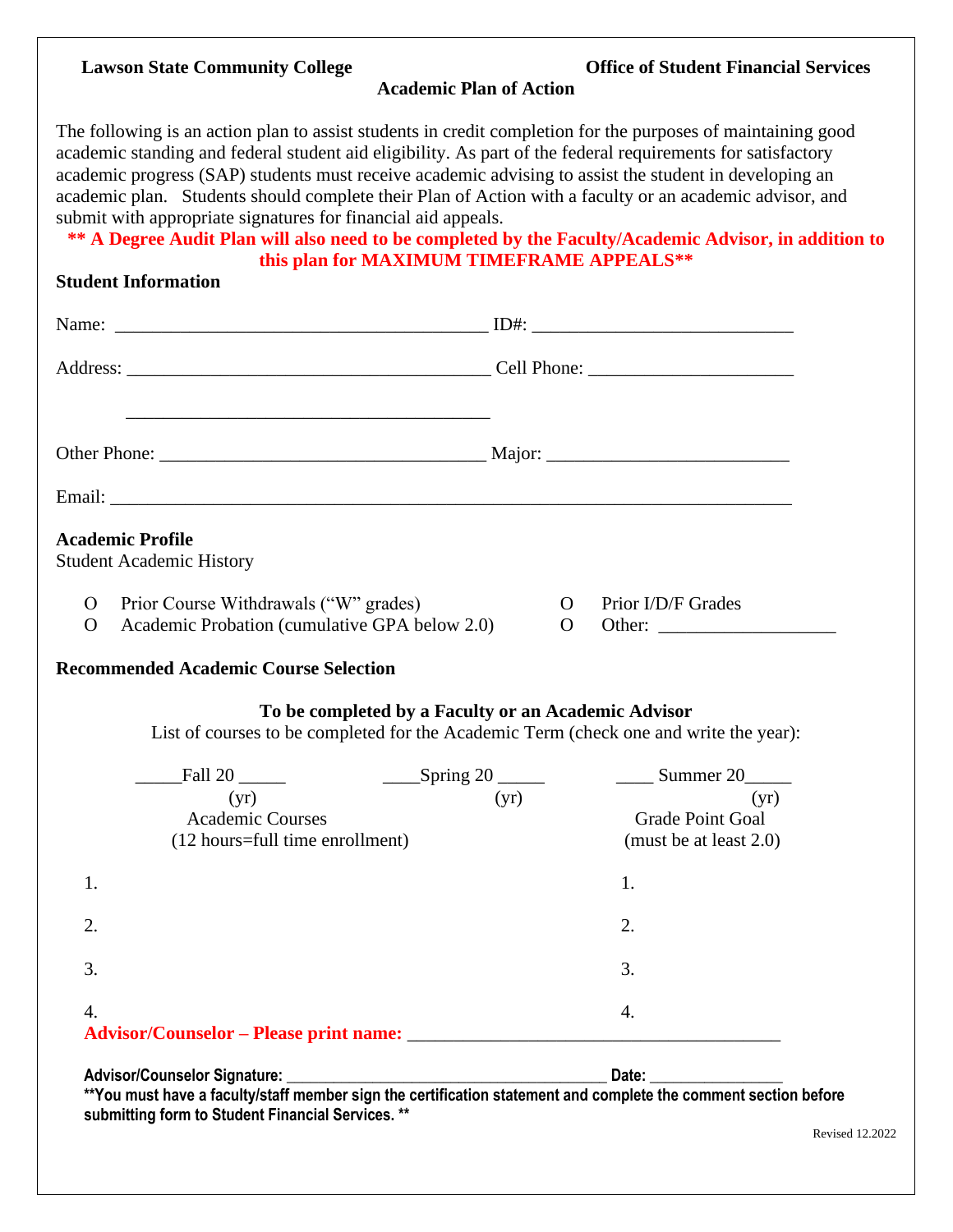#### **FACULTY/STAFF CERTIFICATION**

I certify that I have met with the above named student regarding his/her academic progress. I have also reviewed the academic plan for success, and I agree with or have made further suggestions to the student, as indicated below:

# **Academic Progress**

|                  | 1. Is the student's major the same as the previous term?                                                                                      | Yes | N <sub>0</sub> |  |
|------------------|-----------------------------------------------------------------------------------------------------------------------------------------------|-----|----------------|--|
|                  | 2. Is this student able to reasonably obtain a 2.0 Cumulative Grade Point Average by the end of academic<br>term?                             | Yes | No.            |  |
|                  | 3. Is this student able to reasonably obtain a 2.0 Cumulative Grade Point Average within two terms if<br>following an approved academic plan? | Yes | No.            |  |
|                  | 4. Is the student reasonably able to obtain the minimum Cumulative Grade Point Average based on the<br>student's classification?              | Yes | No.            |  |
| <b>Comments:</b> |                                                                                                                                               |     |                |  |
|                  |                                                                                                                                               |     |                |  |

\_\_\_\_\_\_\_\_\_\_\_\_\_\_\_\_\_\_\_\_\_\_\_\_\_\_\_\_\_\_\_\_\_\_\_\_\_\_\_\_\_\_\_\_\_\_\_\_\_\_\_\_\_\_\_\_\_\_\_\_\_\_\_\_\_\_\_\_\_\_\_\_\_\_\_\_\_\_\_\_\_\_\_\_\_\_\_\_\_\_\_\_\_\_\_\_\_\_\_\_\_\_\_\_

Revised 12.2022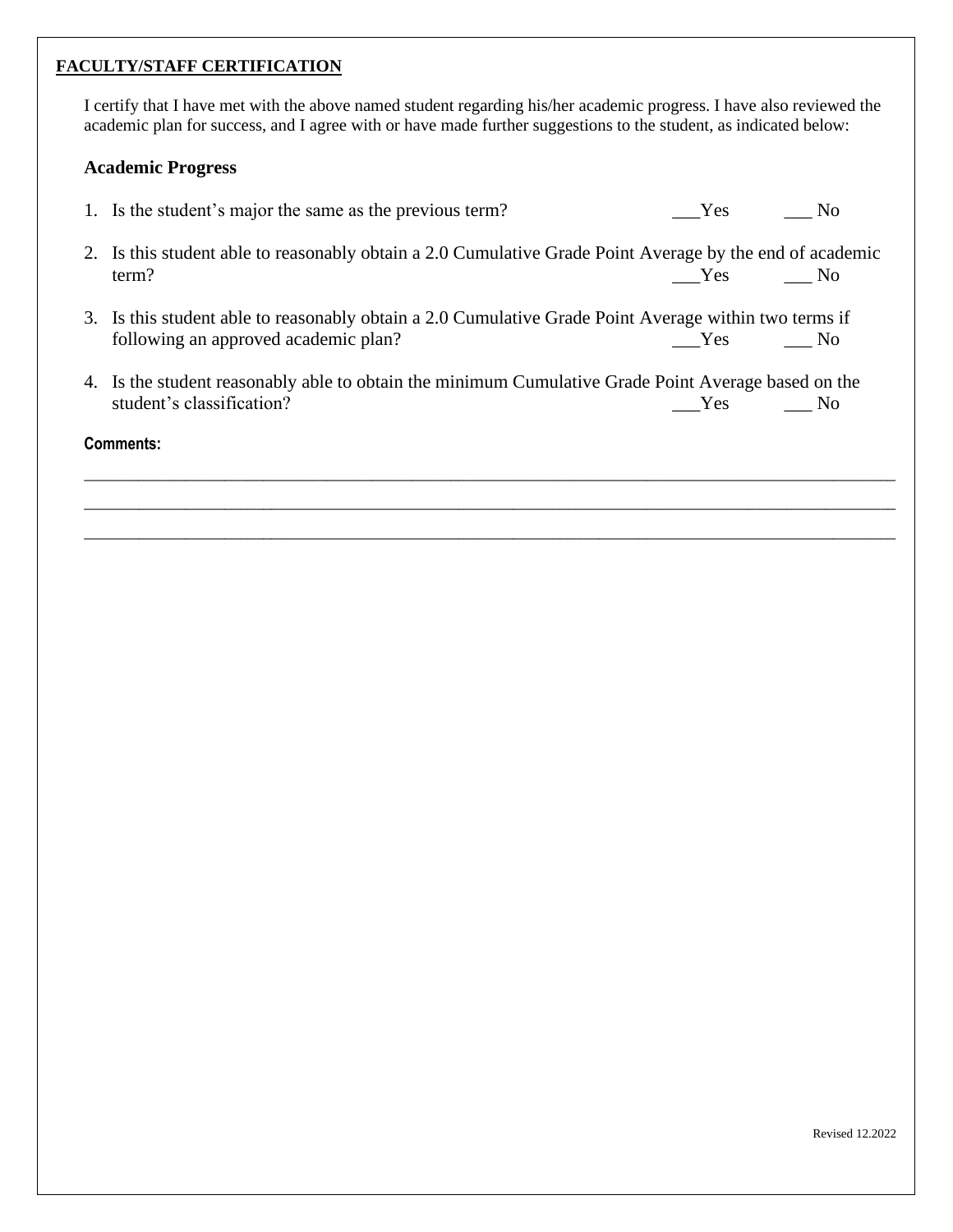# *My signature below indicates that I understand the following:*

- *I will meet with a Student Financial Services Advisor at midterm on \_\_\_\_\_\_\_\_\_\_\_\_\_\_\_\_\_\_.*
- *I understand that failure to abide by this plan will result in Financial Aid Suspension.*
- *I understand that I must receive a passing grade in all courses to continue.*
- *I understand that I cannot withdraw from any classes.*
- *I understand that it is my responsibility to meet with a financial aid staff member at the end of each semester to review my progress/status for the next semester.*
- *I understand that by my signature below, that decisions are processed on a case-by-case basis, and may be denied.*
- *I understand that if my appeal is denied, I will be ineligible to receive financial aid and will be responsible for payments toward my student bill until I meet the satisfactory academic progress standards.*

*Student Signature: ID: <i>Date: Date: Date: Date: <i>Date: Date: <i>Dete: Dete: Date: D* 

| <b>OFFICE USE ONLY:</b><br>Comments: |          |        |                        |
|--------------------------------------|----------|--------|------------------------|
|                                      |          |        |                        |
|                                      |          |        |                        |
|                                      |          |        |                        |
|                                      |          |        |                        |
|                                      |          |        |                        |
| Review Date: _                       | Approved | Denied |                        |
|                                      |          |        | <b>Revised 12.2022</b> |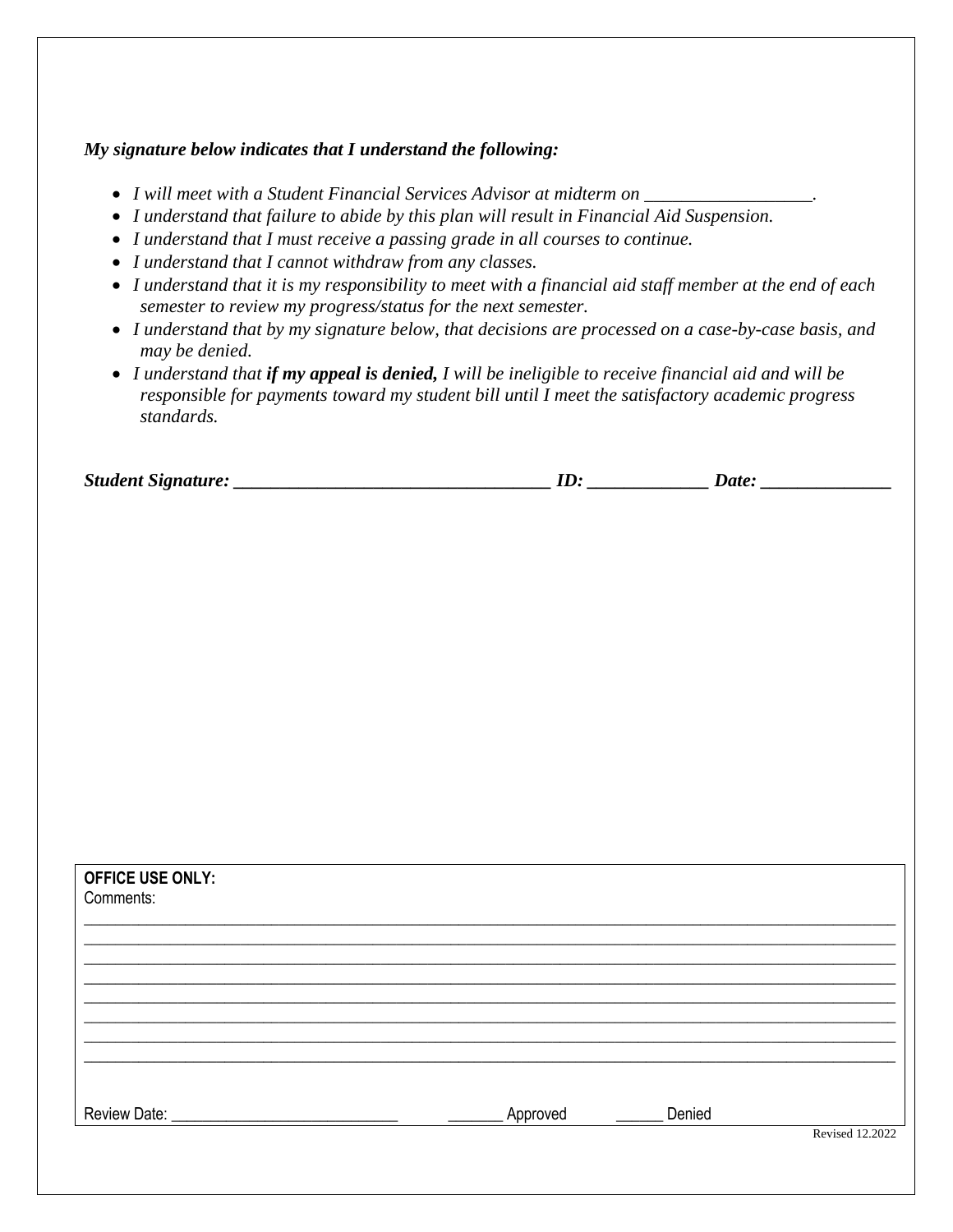Students receiving federal financial aid through the Federal Pell Grant, Federal Supplemental Opportunity Grant (FSEOG), or Federal Work Study Program (FWSP) are required by federal regulations to make satisfactory progress toward a degree, diploma, or certificate in order to receive and retain eligibility for these funds. There are three components to satisfactory academic progress as explained below:

1. Students enrolled in a certificate, diploma, AS, AAS, AAT or AOT program requiring more than 26 credit hours must achieve a *cumulative* Grade Point Average (GPA) of:

1.50 and 58% completion rate after attempting 0 -21 credit hours

1.75 and 62% completion rate after attempting 22-32 credit hours

2.00 and 67% completion rate after attempting 33 or more credit hours

Students enrolled in Short Certificate programs equal to 26 credit hours must achieve a *cumulative* Grade Point Average (GPA) of:

1.50 and 58% completion rate after attempting 0 -12 credit hours

- 2.00 and 67% completion rate after attempting 13 or more credit hours
- 2. Students must successfully complete at least 62% of the classes attempted during their first academic year (32 credit hours or more, not including developmental courses); and 67% of the classes attempted after 33 or more credit hours.
- 3. Students must successfully complete their Program of Study within the required time frame.

A student in violation of either of the first two components will be placed on a **Financial Aid Warning for one term**. During this warning term, the student will continue to receive federal aid but must improve his/her academic record so that the grade point average and hours completed are in compliance with policy. Failure to do so will result in **suspension** of financial aid. A student who completely withdraws from all classes during a warning period, will be placed on suspension. To be reinstated on financial aid, the student must attend full-time for at least one term at his/her own expense and bring his/her academic record into compliance with the policy. When policy requirements are met, the student must request in writing that his/her academic record be reviewed for reinstatement. If unusual circumstances contributed to the student's inability to make satisfactory academic progress, the student may appeal the decision to suspend federal aid by completing this form and submitting it to Student Financial Services by the dates indicated.

# **1. Financial Aid Warning**

If a student fails to achieve the required cumulative GPA or does not successfully complete the required percentage of hours, he/she will be placed on financial aid warning. The student remains eligible to receive financial aid while in warning status. Financial Aid Warnings will be lifted in a subsequent term if the student attains the required cumulative GPA and successfully completes the required percentage of hours.

# **2. Financial Aid Probation**

Probations may not be given automatically. If a student fails to achieve satisfactory academic progress by the end of a financial aid warning, or if a student fails to complete a program within the maximum time frame allowed he/she may submit the appeal form. If the appeal is successful, then the student is placed on probation, and thereby regain eligibility for financial aid for one payment period; or if he/she receives approval from the Appeals Committee to complete the program of study. If he/she makes satisfactory academic progress at the end of the probation payment period, their eligibility is reinstated, and they are eligible for aid for the next term.